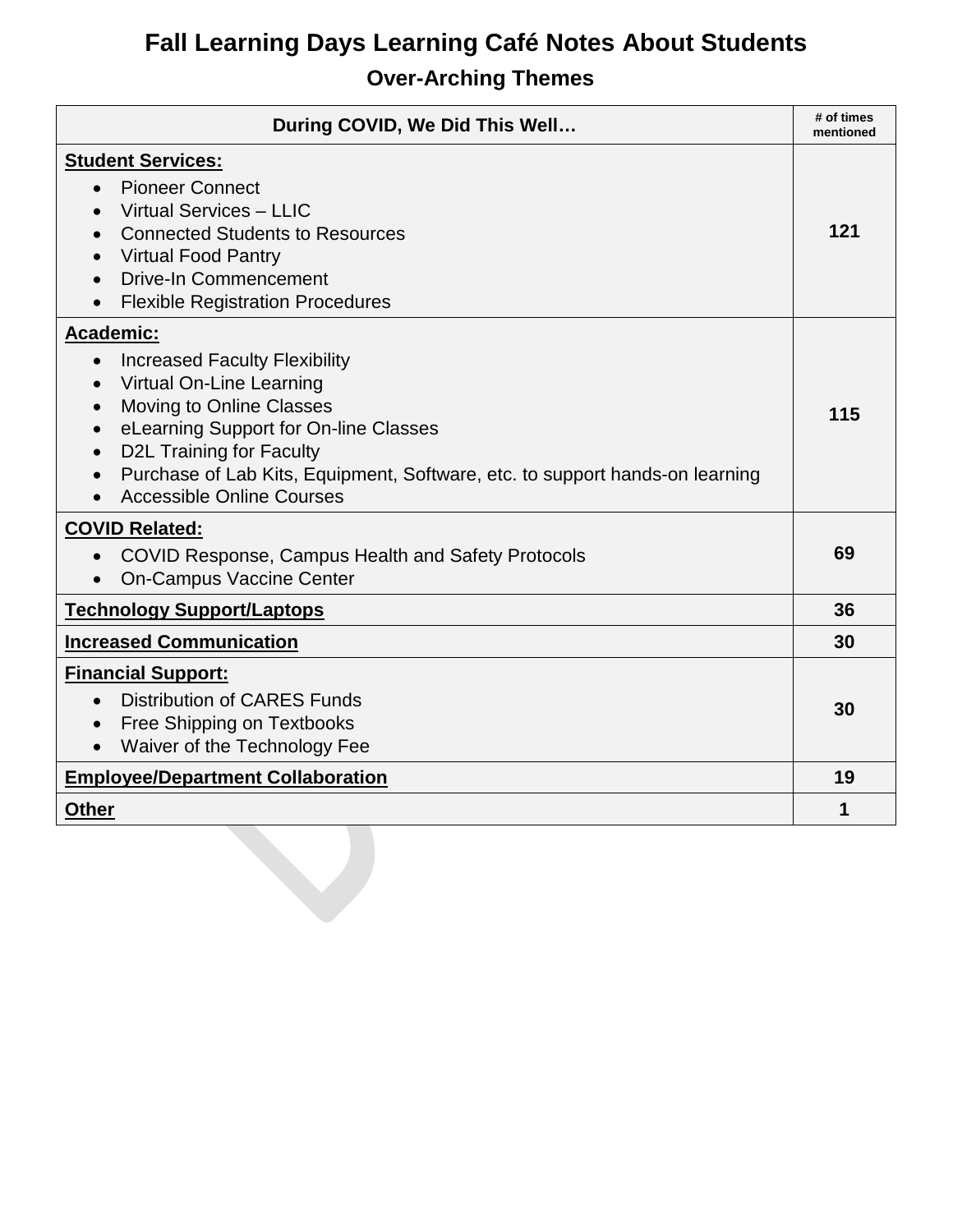# **Fall Learning Days Learning Café Notes About Students**

## **Detailed Themes/Responses**

|                                | During COVID, We Did This Well                                                                                                                                                         | # of times<br>mentioned |
|--------------------------------|----------------------------------------------------------------------------------------------------------------------------------------------------------------------------------------|-------------------------|
| 1.                             | <b>Pioneer Connect</b><br>(Virtual Advising, Financial Aid, etc.)                                                                                                                      | 62                      |
| 2.                             | COVID Response, Campus Health and Safety Protocols<br>(Decisions Followed the Science, Screenings, Hotline, Tracing, Following Science, Plexiglass,<br>Cleaning, Free PPE, COVID Team) | 51                      |
| 3.                             | <b>Technology Support</b><br>(Giving Out Computers and Hotspots)                                                                                                                       | 36                      |
| 4.                             | <b>Increased Communication</b><br>(Town Halls, Emails, Posted Signs)                                                                                                                   | 30                      |
| 5.                             | <b>Increased Faculty Flexibility</b>                                                                                                                                                   | 29                      |
| 6.                             | Virtual On-Line Learning<br>(Lab Kits, Simulations)                                                                                                                                    | 26                      |
| $7_{\scriptscriptstyle{\sim}}$ | Virtual Services - LLIC<br>(Virtual Testing, Virtual Tutoring, WRIT Center, Virtual Library Services)                                                                                  | 23                      |
| 8.                             | Moving to Online Classes (quick, agile)                                                                                                                                                | 22                      |
| 9.                             | Employee/Department Collaboration (students were put first)                                                                                                                            | 19                      |
|                                | 10. On-Campus Vaccine Center (helpful                                                                                                                                                  | 18                      |
|                                | 11. Connected Students to Resources                                                                                                                                                    | 16                      |
|                                | 12. Distribution of CARES Funds                                                                                                                                                        | 15                      |
|                                | 13. eLearning Support for On-line Classes                                                                                                                                              | 15                      |
|                                | 14. Virtual Food Pantry                                                                                                                                                                | 10                      |
|                                | 15. D2L Training for Faculty                                                                                                                                                           | 10                      |
|                                | 16. Free Shipping on Textbooks                                                                                                                                                         | 8                       |
|                                | 17. Purchase of Lab Kits, Equipment, Software, etc. to support hands-on learning                                                                                                       | 8                       |
|                                | 18. Waiver of the Technology Fee                                                                                                                                                       | $\overline{7}$          |
|                                | 19. Drive-In Commencement                                                                                                                                                              | 6                       |
|                                | 20. Flexible Registration Procedures                                                                                                                                                   | 4                       |
|                                | 21. Accessible Online Courses                                                                                                                                                          | 3                       |
|                                | 22. Other<br>(office working with the Foundation)                                                                                                                                      | 1                       |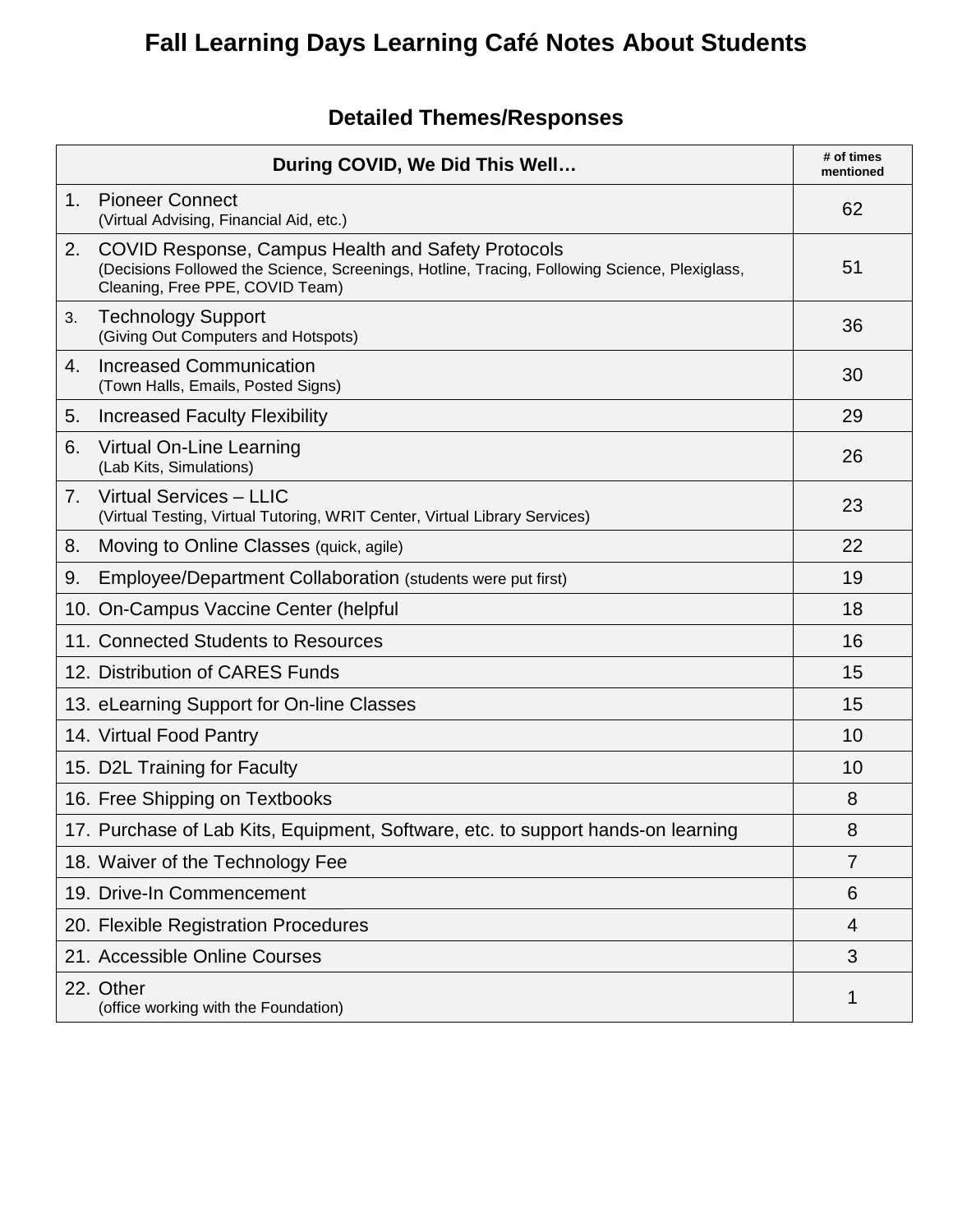## **Fall Learning Days Learning Café Notes About Students**

#### **Over-Arching Themes**

| <b>We Should Continue Doing</b>                                                                                                                                                                                                                          | # of times<br>mentioned |
|----------------------------------------------------------------------------------------------------------------------------------------------------------------------------------------------------------------------------------------------------------|-------------------------|
| <b>Student Services:</b><br><b>Pioneer Connect - Virtual Services</b><br>$\bullet$<br>Increase Engagement of Students<br><b>Remote LLIC Services 7</b><br><b>Special Needs Services 2</b><br><b>Focus on Mental Health</b><br><b>More Virtual Events</b> | 81                      |
| <b>Academics:</b><br>Academic Support - More Online Classes<br>$\bullet$<br>Support for and from eLearning                                                                                                                                               | 59                      |
| <b>Technology Support</b>                                                                                                                                                                                                                                | 26                      |
| <b>Employee and College Support</b>                                                                                                                                                                                                                      | 21                      |
| <b>Communication:</b><br><b>Communication - Town Halls, Emails</b>                                                                                                                                                                                       | 15                      |
| <b>Financial Support:</b><br>Free Shipping - Bookstore<br>$\bullet$<br><b>Waive Fees</b>                                                                                                                                                                 | 8                       |
| <b>COVID</b><br>Vaccine & PPE Support                                                                                                                                                                                                                    | 6                       |
| <b>Other</b>                                                                                                                                                                                                                                             | 3                       |